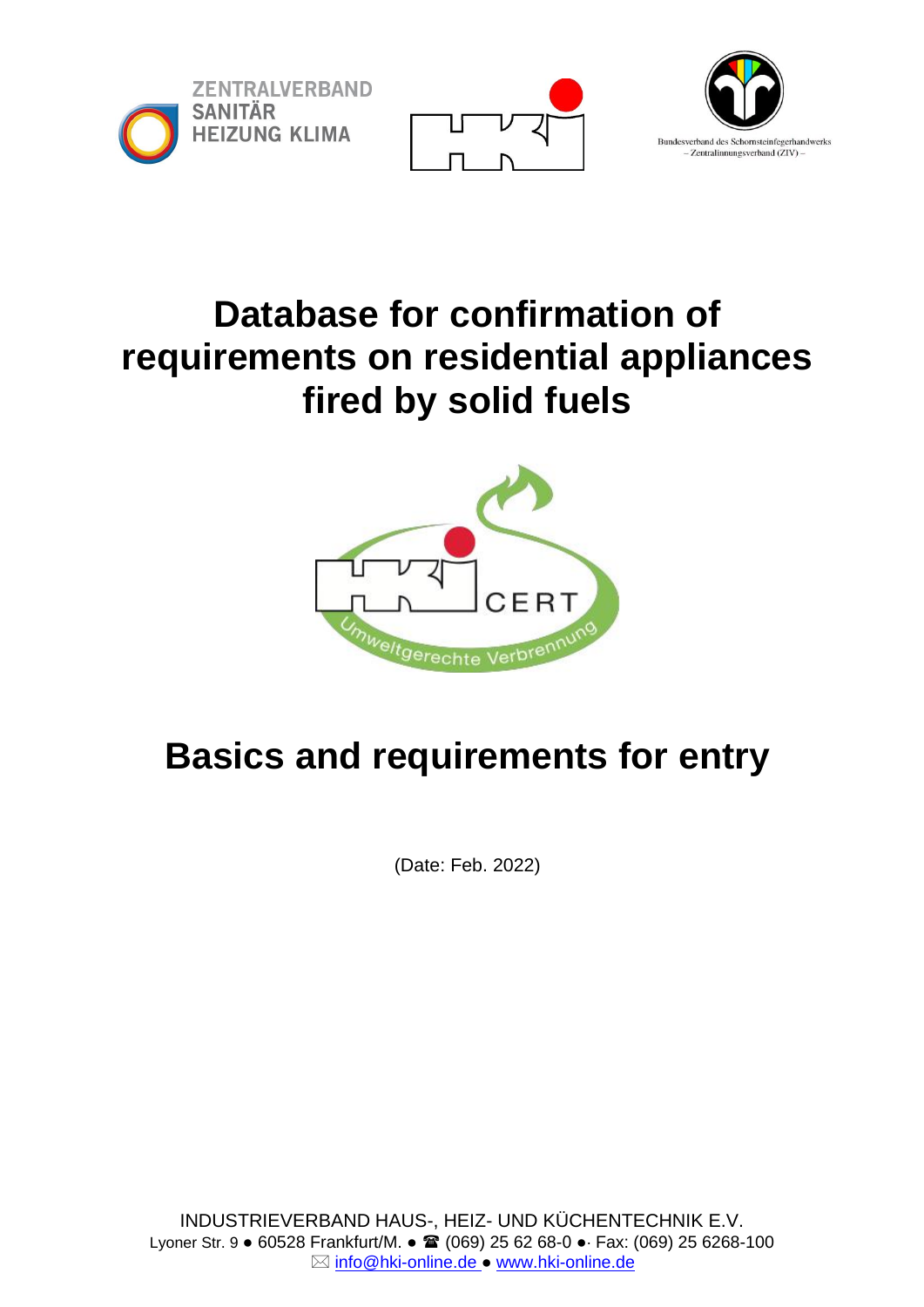Basics and requirements for entry into data base for confirmation of requirements on residential appliances fired by solid fuels

## **Content**

| 1. |                                                                                        |
|----|----------------------------------------------------------------------------------------|
| 2. | Scope 4                                                                                |
| 3. | <b>Testing 4</b>                                                                       |
| 4. |                                                                                        |
|    |                                                                                        |
|    | 4.2 Transition Ruling for installed appliances fired by solid fuels in Germany 7       |
|    | 4.3 Requirements of Promotional program "crédit d'impôt" in France                     |
|    |                                                                                        |
|    |                                                                                        |
|    |                                                                                        |
|    | Declaration of performance according to CPR (construction products regulation)9<br>4.7 |
|    | Determination of the seasonal space heating energy efficiency [%] 10<br>4.8            |
|    | European Product Registry for Energy Labelling Database (EPREL)10<br>4.9               |
|    |                                                                                        |
| 5. |                                                                                        |
|    |                                                                                        |
|    | General 10                                                                             |
|    |                                                                                        |
|    |                                                                                        |
|    | Flue gas values for chimneys calculation according EN 13384 11                         |
|    | 5.2 Entry of combination appliances for wood logs and pellets in the database12        |
|    | 5.3 Entry of combination cookers for wood logs and pellets in the database 12          |
|    |                                                                                        |
|    |                                                                                        |
|    |                                                                                        |
|    |                                                                                        |
|    | Validity 13                                                                            |
|    | Cost<br>13                                                                             |
|    |                                                                                        |
|    |                                                                                        |
|    |                                                                                        |
|    |                                                                                        |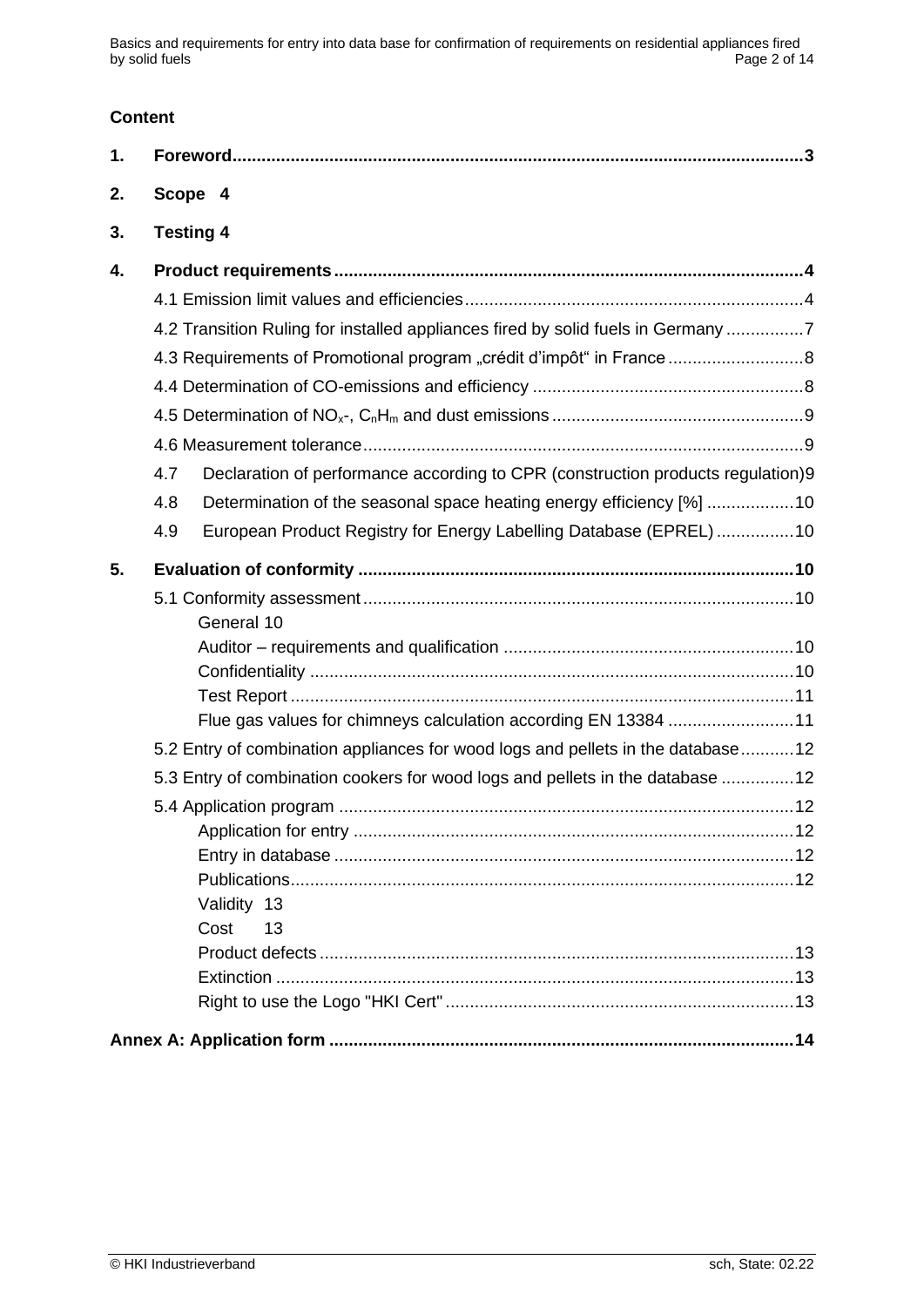Basics and requirements for entry into data base for confirmation of requirements on residential appliances fired by solid fuels **Page 3 of 14** Page 3 of 14

## **1. Foreword**

The database informed, if an appliance fired by solid fuels is keeping the following national requirements:

- **Ecodesign requirements in Europe**
- Limit values according to Implementing Commission Regulation (EU) 2015/1185 (NHO)
- 1.BImSchV from 26.01.2010 in Germany:
	- Requirements for appliance fired by solid fuels, which will installed from 01.01.2015 ("Stage 2")

- Requirements for appliance fired by solid fuels, which are installed from 2010 up to 2015 ("Stage 1") and [which](http://dict.leo.org/ende?lp=ende&p=ziiQA&search=to&trestr=0x802) can [operating](http://dict.leo.org/ende?lp=ende&p=ziiQA&search=operate&trestr=0x802) [in](http://dict.leo.org/ende?lp=ende&p=ziiQA&search=in&trestr=0x802) [non-compliance](http://dict.leo.org/ende?lp=ende&p=ziiQA&search=non-compliance&trestr=0x802) [under](http://dict.leo.org/ende?lp=ende&p=ziiQA&search=under&trestr=0x802) [a](http://dict.leo.org/ende?lp=ende&p=ziiQA&search=a&trestr=0x802) [variance](http://dict.leo.org/ende?lp=ende&p=ziiQA&search=variance&trestr=0x802) [or](http://dict.leo.org/ende?lp=ende&p=ziiQA&search=or&trestr=0x802) [con](http://dict.leo.org/ende?lp=ende&p=ziiQA&search=continuation&trestr=0x802)[tinuation](http://dict.leo.org/ende?lp=ende&p=ziiQA&search=continuation&trestr=0x802) [permit](http://dict.leo.org/ende?lp=ende&p=ziiQA&search=permit&trestr=0x802) after 31.12.2014

- Requirements of transition rulings according to § 26 of 1.BImSchV for already installed free appliance fired by solid fuels before 22.03.2010

- Promotional program "crédit d'impôt" in France
- **EXECTE:** Italian certification according decree No. 186
- Austrian regulation referred to Art 15a B-VG about fireplaces placing on market and inspection.
- Swiss clean air act
- Danish regulation for air pollution from wood burners

Evaluation and publication of residential appliances fired by solid fuels occurs on the base of principal's requirements in clause 4. All producers of residential appliances fired by solid fuels can use this possibility for verification of the requirements of 1.BImSchV from 26.01.2010 (coming into force: 22.03.2010).

The database can be used by consumers, traders, chimney sweeps and interested people as a possibility to confirm the limit values of new appliances fired by solid fuels and to get information about the transition ruling for already installed appliances fired by solid fuels.

The database furthermore provides information about flue gas values, if appliances may be installed to a shared flue, possibility connection to a central heating system and information to the approval for room sealed operation.

The HKI as an independent, neutral and professional body verifies and evaluates accurately the product characteristics on basics of type tests and concerning of emission requirements.

From 1 July 2013 for each product covered by a harmonized Standard or a technical assessment the manufacturer creates a declaration of performance. Manufacturers have the possibility to provide the actual version of the declaration of performance of their appliances according construction products regulation in HKI data base.

Since 1 January 2019, manufacturers have had to register all appliances (local space heaters) in the European Product Registry for Energy Labelling Database (EPREL database) before they can be placed on the European market. The cert database can help manufacturers to enter their products in the product database.

Aim of the database is the contribution of protection high-quality, low-emission appliances fired by solid fuels and the market access of non-qualified appliances made be difficult.

The expansion of the database about requests further arrangements of other countries is possible.

All entries are available daily at the HKI homepage [\(www.cert.hki-online.de\)](http://www.cert.hki-online.de/). The database is opened to public and entries are possible for HKI members as well as non-members.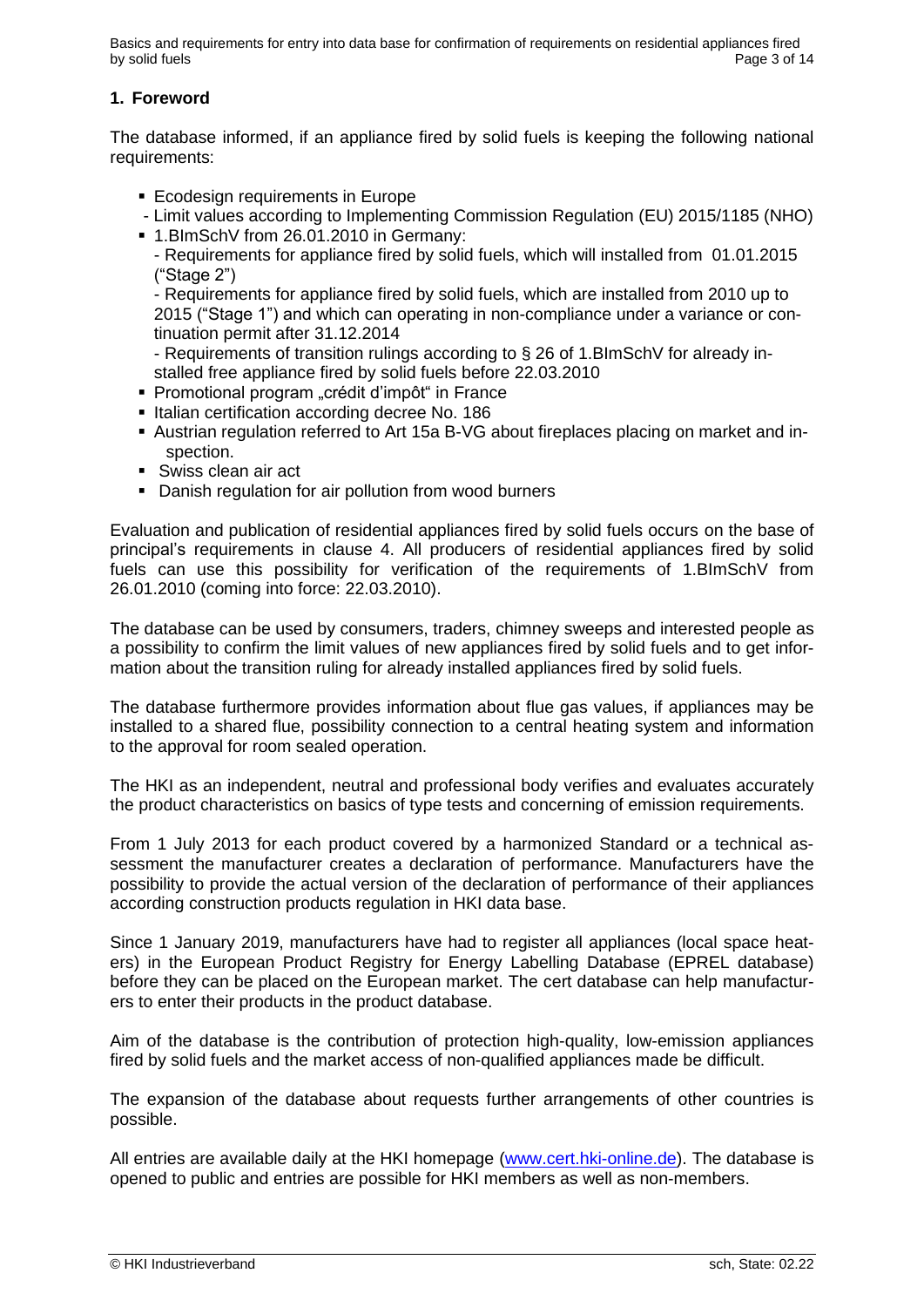Basics and requirements for entry into data base for confirmation of requirements on residential appliances fired<br>Bage 4 of 14 by solid fuels

## **2. Scope**

The confirmation procedure according to the requirements of 1.BImschV from 26.01.2010 in Germany, Austrian regulation referred to Art 15a B-VG about fireplaces placing on market and inspection and Swiss regulation for clean air is applied for all type-tested appliances fired by solid fuels. The confirmation procedure is based on the type-testing of appliances fired by solid fuels according to the harmonised European Standard.

For confirmation of emissions requirements for instance of 1.BImSchV in Germany, Austrian regulation referred to Art 15a B-VG and Swiss clean air regulation the procedure defines emission test methods and control requirements.

## **3. Testing**

Basis is the harmonised European Standard for type-testing of appliances fired by solid fuels.

| DIN EN 13240:2005-10   | Room heaters fired by solid fuels - Requirements and test<br>methods German version EN $13240:2001 + A2:2004$                                          |  |  |  |  |
|------------------------|--------------------------------------------------------------------------------------------------------------------------------------------------------|--|--|--|--|
| DIN EN 13229:2005-10   | Inset appliances including open fires fired by solid fuels - Re-<br>quirements and test methods; German version EN 13229:2001<br>$+$ A1:2003 + A2:2004 |  |  |  |  |
| DIN EN 12815:2005-09   | Residential cookers fired by solid fuel - Requirements and test<br>methods; German version EN 12815:2001 + A1:2004                                     |  |  |  |  |
| DIN EN 14785:2006-09   | Residential space heating appliances fired by wood pellets -<br>Requirements and test methods; German<br>version<br>EN 14785:2006                      |  |  |  |  |
| DIN EN 15250:2007-06   | Slow heat release appliances fired by solid fuel - Requirements<br>and test methods; German version EN 15250:2007                                      |  |  |  |  |
| DIN 18889:1956         | Coal-fired water-heater with storage boiler                                                                                                            |  |  |  |  |
| DIN EN 16510-1:2018-11 | Residential solid fuel burning appliances - Part 1: General re-<br>quirements and test methods; German version EN 16510-<br>1:2018                     |  |  |  |  |

## **4. Product requirements**

In addition to the European harmonised Standards at clause 3 there are additional environmentally relevant requirements for appliances fired by solid fuels.

## **4.1 Emission limit values and efficiencies**

The database contains the following country-specific requirements:

## **Europe: Requirements according to Implementing Commission Regulation (EU) 2015/1185**

| Type of appliance                             | <b>Standard</b> | seasonal space<br>heating energy<br>efficiency [%] | CO<br>[ $mg/m3$ ] | <b>PM</b><br>[ $mg/m3$ ] | NO <sub>x</sub><br>[mg/m <sup>3</sup> ] | $C_nH_m$<br>[mg/mª] |
|-----------------------------------------------|-----------------|----------------------------------------------------|-------------------|--------------------------|-----------------------------------------|---------------------|
| Roomheaters<br>for<br>solid fuel, wood logs   | EN 13240        | 65                                                 | 1500              | 40                       | 200                                     | 120                 |
| Roomheaters<br>for<br>solid fuel, lignite     | EN 13240        | 65                                                 | 1500              | 40                       | 300                                     | 120                 |
| Inset appliances for<br>solid fuel, wood logs | EN 13229        | 65                                                 | 1500              | 40                       | 200                                     | 120                 |
| Inset appliances for<br>solid fuel, lignite   | EN 13229        | 65                                                 | 1500              | 40                       | 300                                     | 120                 |
| solid<br>for<br>Cookers<br>fuel, wood logs    | EN 12815        | 65                                                 | 1500              | 40                       | 200                                     | 120                 |
| solid<br>for<br>Cookers                       | EN 12815        | 65                                                 | 1500              | 40                       | 300                                     | 120                 |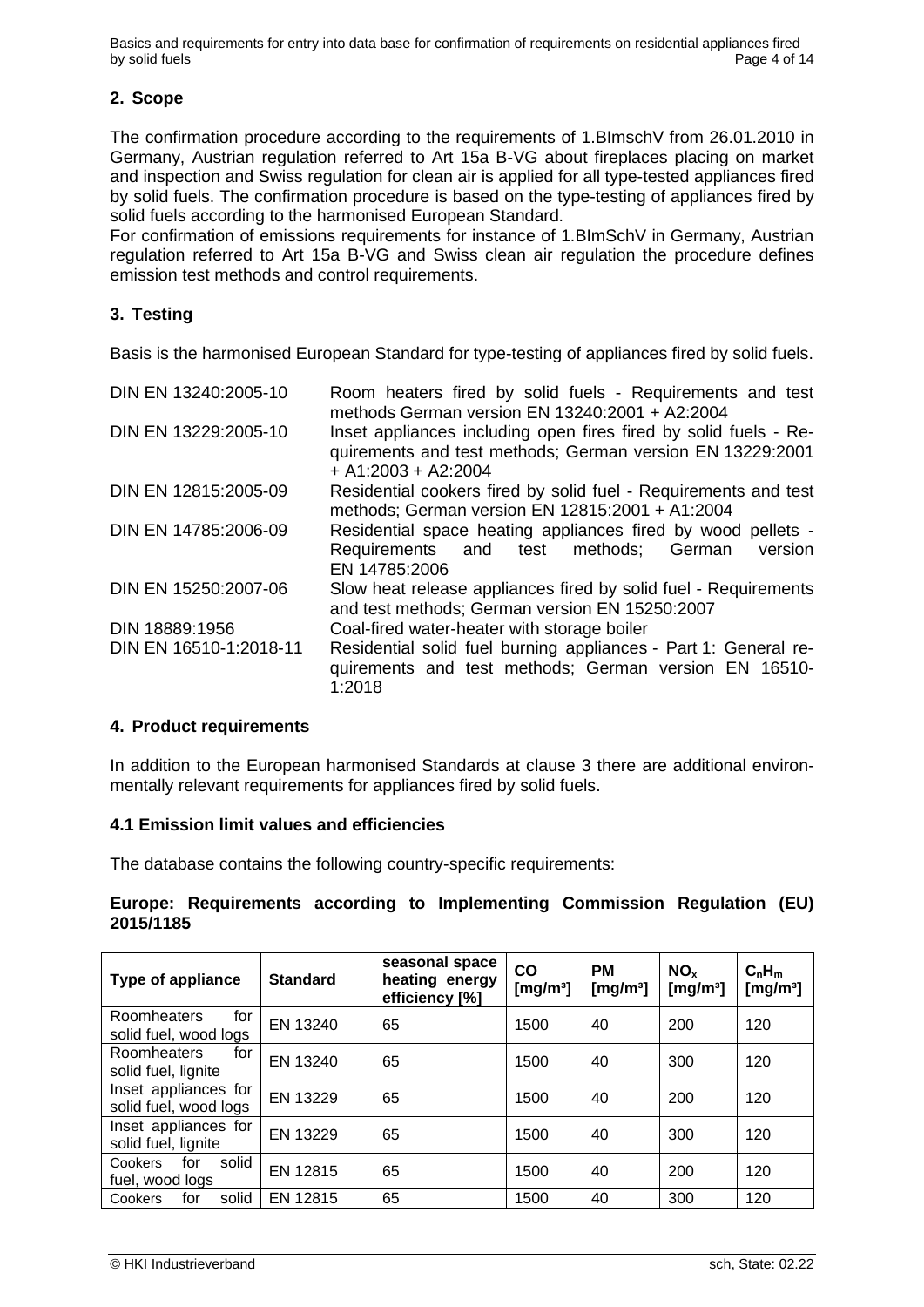| fuel, lignite                   |    |      |    |     |     |
|---------------------------------|----|------|----|-----|-----|
| Slow<br>heat release            |    |      |    |     |     |
| appliances for solid   EN 15250 | 65 | 1500 | 40 | 200 | 120 |
| fuel, wood logs                 |    |      |    |     |     |
| für<br>Raumheizer               |    |      |    |     |     |
| feste Brennstoffe,   EN 14785   | 79 | 300  | 20 | 200 | 60  |
| Holzpellets                     |    |      |    |     |     |

#### **Germany: previously valid requirements (since 01.01.2015)**

The emission values refer to 13%  $O<sub>2</sub>$  for wood logs, lignite briquettes, und compressed, untreated wood (Pellets).

| <b>Type of appliance</b>                  | <b>Standard</b>                                    | Efficiency [%] | $CO$ [mg/m $^{3}$ <sub>N</sub> ] | PM [mg/m <sup>3</sup> n] |
|-------------------------------------------|----------------------------------------------------|----------------|----------------------------------|--------------------------|
| Roomheater<br>with flat-layer firing      | EN 13240 (intermittent burn-<br>ing)               | 73             | 1250                             | 40                       |
| Roomheater<br>with feeder firing          | EN 13240<br>(continuous burning)                   | 70             | 1250                             | 40                       |
| Slow heat release ap-<br>pliance          | EN 15250                                           | 75             | 1250                             | 40                       |
| Inset appliance (with<br>closed firedoor) | EN 13229                                           | 75             | 1250                             | 40                       |
| inset appliance<br>flat-layer firing      | EN 13229 (intermittent burn-<br>ing)               | 80             | 1250                             | 40                       |
| inset appliance<br>with feeder firing     | EN 13229 continuous burning)                       | 80             | 1250                             | 40                       |
| Cooker                                    | EN 12815                                           | 70             | 1500                             | 40                       |
| Cooker with boiler                        | EN 12815                                           | 75             | 1500                             | 40                       |
| Pellet stoves without<br>boiler           | EN 14785                                           | 85             | 250                              | 30                       |
| Pellet stoves with boiler                 | EN 14785                                           | 90             | 250                              | 20                       |
| Combustion chamber<br>for tiled stove     | Emission test according to<br>EN 13229 or EN 15250 | 80             | 1250                             | 40                       |

#### **Germany: requirements for appliances put into operation from 22.03.2010 until 31.12.2014**

The emission values refer to 13%  $O<sub>2</sub>$  for wood logs, lignite briquettes, und compressed, untreated wood (Pellets).

| <b>Type of appliance</b>     | <b>Standard</b>        | Efficiency [%] | CO [mg/m <sup>3</sup> N] | PM $[mq/m^3N]$ |
|------------------------------|------------------------|----------------|--------------------------|----------------|
| Roomheater                   | EN 13240 (intermittent | 73             | 2000                     | 75             |
| with flat-layer firing       | burning)               |                |                          |                |
| Roomheater                   | EN 13240 (continuous   | 70             | 2500                     | 75             |
| with feeder firing           | burning)               |                |                          |                |
| Slow heat release appliance  | EN 15250               | 75             | 2000                     | 75             |
| Inset appliance              | EN 13229               | 75             | 2000                     | 75             |
| (with closed firedoor)       |                        |                |                          |                |
| Inset appliance              | EN 13229 (intermittent | 80             | 2000                     | 75             |
| with flat-layer firing       | burning)               |                |                          |                |
| Inset appliance              | EN 13229 (continuous   | 80             | 2500                     | 75             |
| with feeder firing           | burning)               |                |                          |                |
| Cooker                       | EN 12815               | 70             | 3000                     | 75             |
| Cooker with boiler           | EN 12815               | 75             | 3500                     | 75             |
| Pellet stoves without boiler | EN 14785               | 85             | 400                      | 50             |
| Pellet stoves with boiler    | EN 14785               | 90             | 400                      | 30             |
| Coal-fired water-heater      | <b>DIN 18889</b>       | No limit value | No limit value           | No limit value |

## **Italian: Certification according to decree 186**

Limit value of star classification

| class 5 stars                         |          |                                    |                                            |                                                |                     |            |
|---------------------------------------|----------|------------------------------------|--------------------------------------------|------------------------------------------------|---------------------|------------|
| Categories/<br>type of appli-<br>ance | Standard | <b>PM</b><br>(mg/Nm <sup>3</sup> ) | <b>OGC</b><br>(mg/Nm<br>$\mathbf{a}$<br>J. | <b>NO<sub>x</sub></b><br>(mg/Nm <sup>3</sup> ) | CO<br>(mg/Nm)<br>3) | $\eta$ (%) |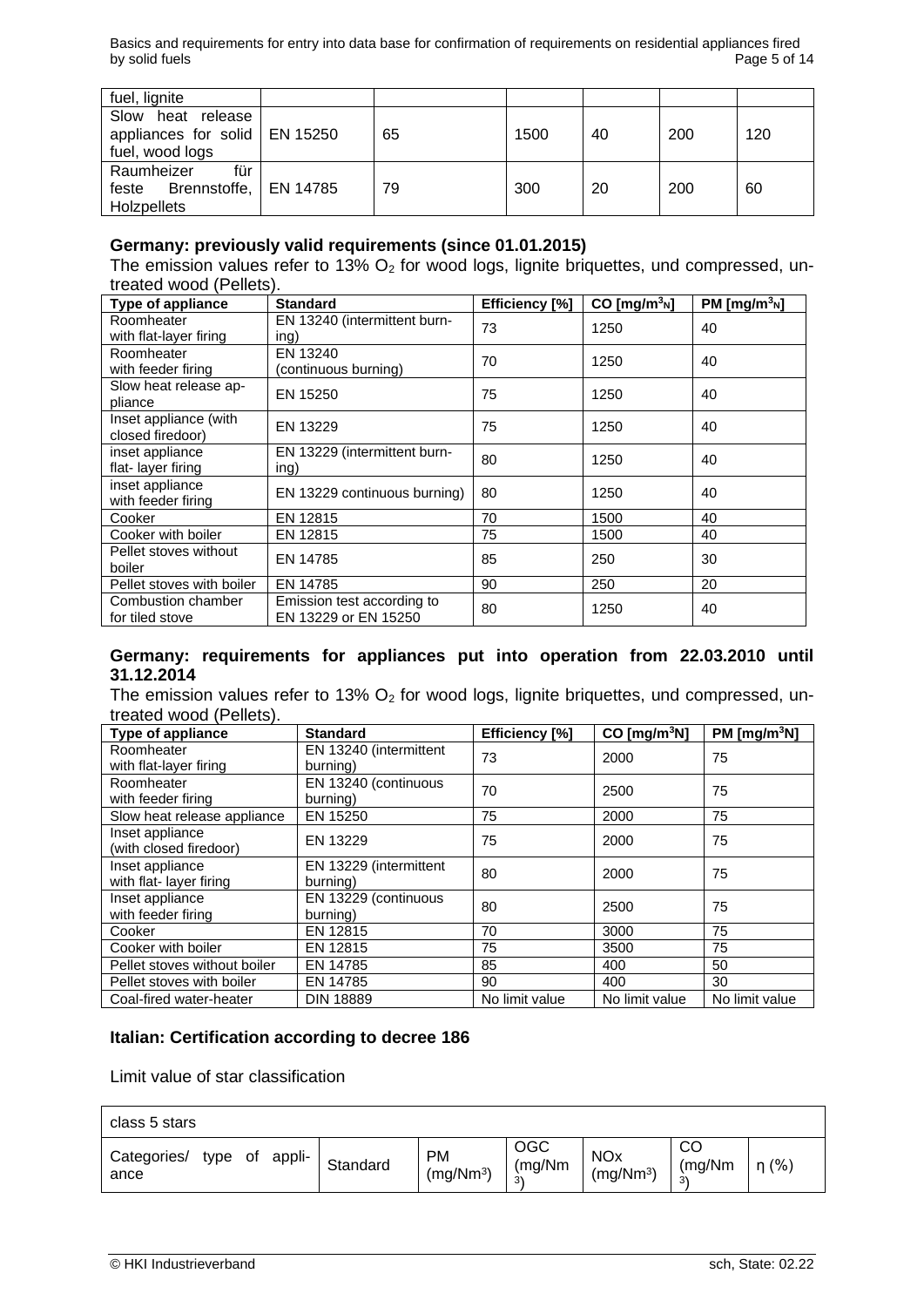Basics and requirements for entry into data base for confirmation of requirements on residential appliances fired by solid fuels

| closed inset appliances for<br>wood logs                 | EN 13229 | 25 | 35 | 100 | 650 | 85 |
|----------------------------------------------------------|----------|----|----|-----|-----|----|
| Roomheaters for wood logs                                | EN 13240 | 25 | 35 | 100 | 650 | 85 |
| Cookers for wood logs                                    | EN 12815 | 25 | 35 | 100 | 650 | 85 |
| Slow heat release applianc-<br>es                        | EN 15250 | 25 | 35 | 100 | 650 | 85 |
| Stoves, inset appliances and<br>cookers for wood pellets | EN 14785 | 15 | 10 | 100 | 250 | 88 |

| class 4 stars                                            |          |                                    |                                     |                                                |                             |                    |
|----------------------------------------------------------|----------|------------------------------------|-------------------------------------|------------------------------------------------|-----------------------------|--------------------|
| Categories/ type of appliance                            | Standard | <b>PM</b><br>(mg/Nm <sup>3</sup> ) | <b>OGC</b><br>(mg/Nm <sup>3</sup> ) | <b>NO<sub>x</sub></b><br>(mg/Nm <sup>3</sup> ) | CO<br>(mg/Nm <sup>3</sup> ) | n<br>$\frac{1}{2}$ |
| closed inset appliances for<br>wood logs                 | EN 13229 | 30                                 | 70                                  | 160                                            | 1250                        | 77                 |
| Roomheaters for wood logs                                | EN 13240 | 30                                 | 70                                  | 160                                            | 1250                        | 77                 |
| Cookers for wood logs                                    | EN 12815 | 30                                 | 70                                  | 160                                            | 1250                        | 77                 |
| Slow heat release appliances                             | EN 15250 | 30                                 | 70                                  | 160                                            | 1000                        | 77                 |
| Stoves, inset appliances and<br>cookers for wood pellets | EN 15250 | 20                                 | 35                                  | 160                                            | 250                         | 87                 |

| class 3 stars                                            |          |                                |                                     |                                      |                             |            |
|----------------------------------------------------------|----------|--------------------------------|-------------------------------------|--------------------------------------|-----------------------------|------------|
| Categories/<br>appli-<br>type of<br>ance                 | Standard | Staub<br>(mq/Nm <sup>3</sup> ) | <b>OGC</b><br>(mg/Nm <sup>3</sup> ) | <b>NO<sub>x</sub></b><br>$(mg/Nm^3)$ | CO<br>(mg/Nm <sup>3</sup> ) | $\eta$ (%) |
| closed inset appliances for<br>wood logs                 | EN 13229 | 40                             | 100                                 | 200                                  | 1500                        | 75         |
| Roomheaters for wood logs                                | EN13240  | 40                             | 100                                 | 200                                  | 1500                        | 75         |
| Holzherde                                                | EN 12815 | 40                             | 100                                 | 200                                  | 1500                        | 75         |
| Slow heat release applianc-<br>es                        | EN 15250 | 40                             | 100                                 | 200                                  | 1250                        | 75         |
| Stoves, inset appliances and<br>cookers for wood pellets | EN 14785 | 30                             | 50                                  | 200                                  | 364                         | 85         |

| class 2 stars                                               |          |                                |                                     |                                                |                             |            |
|-------------------------------------------------------------|----------|--------------------------------|-------------------------------------|------------------------------------------------|-----------------------------|------------|
| Categories/ type of appli-<br>ance                          | Standard | Staub<br>(mq/Nm <sup>3</sup> ) | <b>OGC</b><br>(mg/Nm <sup>3</sup> ) | <b>NO<sub>x</sub></b><br>(mq/Nm <sup>3</sup> ) | CO<br>(mg/Nm <sup>3</sup> ) | $\eta$ (%) |
| appliances<br>closed inset<br>for wood logs                 | EN 13229 | 75                             | 150                                 | 200                                            | 2000                        | 75         |
| Roomheaters<br>for<br>wood<br>logs                          | EN 13240 | 75                             | 150                                 | 200                                            | 2000                        | 75         |
| Holzherde                                                   | EN 12815 | 75                             | 150                                 | 200                                            | 2000                        | 75         |
| Slow heat release appli-<br>ances                           | EN 15250 | 75                             | 150                                 | 200                                            | 2000                        | 75         |
| Stoves, inset appliances<br>and cookers for wood<br>pellets | EN 14785 | 50                             | 80                                  | 200                                            | 500                         | 85         |
| $\eta$ = efficiency                                         |          |                                |                                     |                                                |                             |            |

## **Switzerland: previously valid (from 01.01.2011)**

The emission value for wood refers to 13%  $O_2$  and for lignite to 7% $O_2$ .

| Type of appliance          | <b>Standard</b> | $CO$ [mq/m <sup>3</sup> N] | $PM$ [mq/m <sup>3</sup> N] |
|----------------------------|-----------------|----------------------------|----------------------------|
| Roomheater for solid fuels | EN 13240        | 1500                       | 75                         |
| Inset appliances           | EN 13229        | 1500                       | 75<br><b>J</b>             |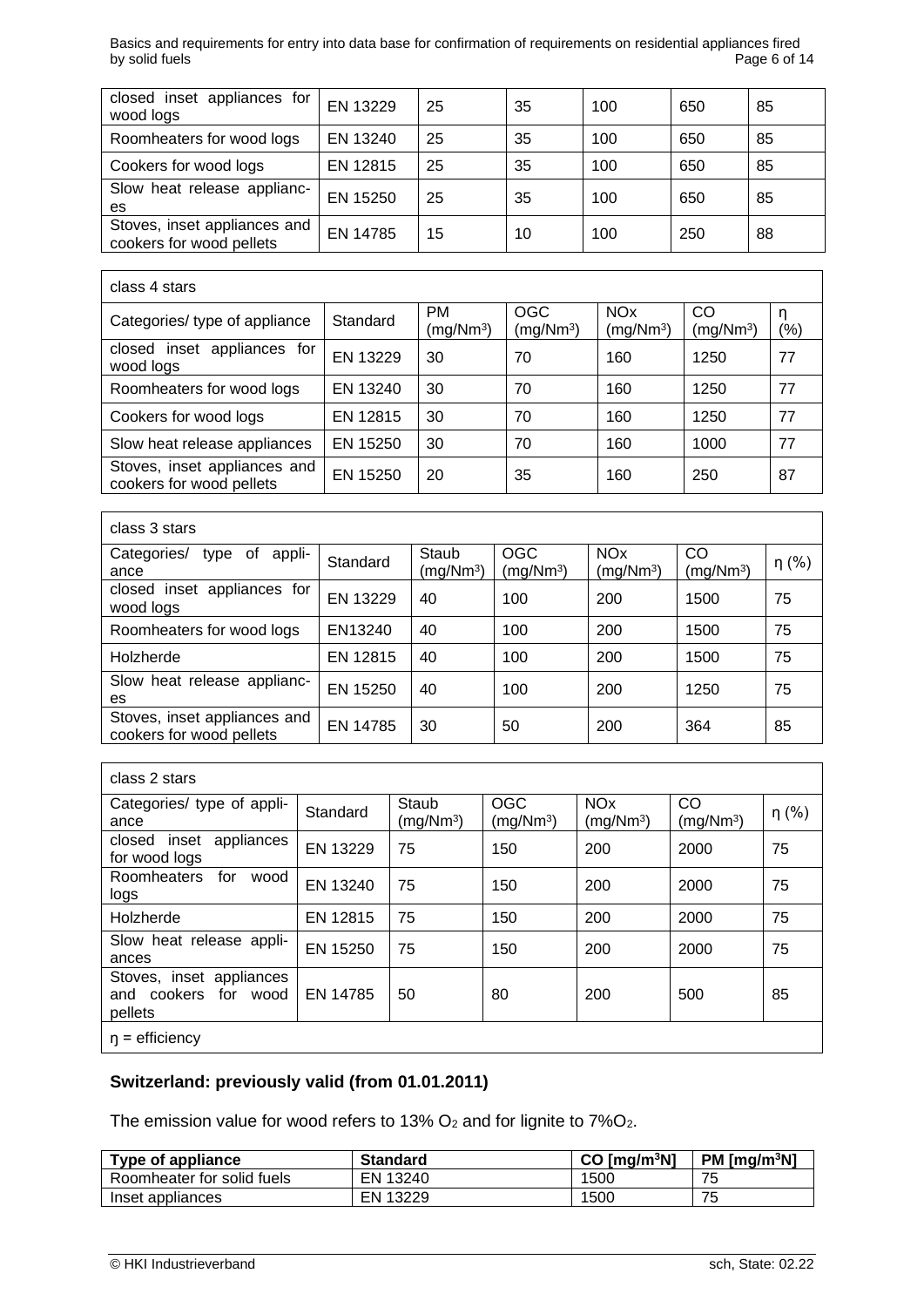Basics and requirements for entry into data base for confirmation of requirements on residential appliances fired<br>Bage 7 of 14 by solid fuels

| including open fires for solid fuels                            |                                                    |      |     |
|-----------------------------------------------------------------|----------------------------------------------------|------|-----|
| Cookers for solid fuels                                         | EN 12815                                           | 3000 | 90  |
| Cooker with boiler for solid fuels                              | EN 12815                                           | 3000 | 120 |
| Residential space heating appli-<br>ances fired by wood pellets | EN 14785                                           | 500  | 40  |
| Combustion chamber for tiled<br>stove                           | Emission test according to<br>EN 13229 or EN 15250 | 1500 | 75  |

#### **Austria: previously valid requirements**

|                                                                      |                                                                                                    | Effi-<br>ciency | $\mathsf{co}$ | <b>Dust</b><br>(PM) | NO <sub>x</sub> | $C_nH_m$ |
|----------------------------------------------------------------------|----------------------------------------------------------------------------------------------------|-----------------|---------------|---------------------|-----------------|----------|
| <b>Type of appliance</b>                                             | <b>Standard</b>                                                                                    | [%]             | [mg/MJ]       | [mg/MJ]             | [mg/MJ]         | [mg/MJ]  |
| Appliances fired by<br>solid fuels, manual<br>fuelled, biogenous     | Roomheater fired by<br>wood<br>EN 13240<br>EN 13229                                                | 78              | 1100          | 60                  | 150             | 80       |
| Appliances fired by<br>solid fuels, manual<br>fuelled, fossil        | Roomheater fired by<br>coal<br>EN 13240<br>EN 13229                                                | 78              | 1100          | 60                  | 100             | 80       |
| Cookers for fossil                                                   | Cooker for wood<br>EN 12815                                                                        | 73              | 1100          | 60                  | 100             | 80       |
| Cookers<br>for biogenous fuel                                        | Cooker for coal<br>EN 12815                                                                        | 70              | 1100          | 60                  | 150             | 80       |
| Appliances fired by<br>solid fuels<br>automatic fuelled<br>biogenous | Residential space<br>heating appliances<br>fired by wood pellets,<br>automatic fuelled EN<br>14785 | 78              | 500           | 60                  | 150             | 40       |
| Combustion cham-<br>ber for tiled stove for<br>biogenous fuel        | Emission test accord-<br>ing to EN 13229 or<br>EN 15250                                            | 78              | 1100          | 60                  | 150             | 80       |
| Combustion cham-<br>ber for tiled stove for<br>fossil fuel           | Emission test accord-<br>ing to EN 13229 or<br>EN 15250                                            | 78              | 1100          | 50                  | 100             | 80       |

## **Denmark: previously valid**

The emission value refers to  $13\%$  O<sub>2</sub>.

|                     |                 |                   |                | Dust (PM)                       |                        | C <sub>n</sub> H <sub>m</sub> |
|---------------------|-----------------|-------------------|----------------|---------------------------------|------------------------|-------------------------------|
| Type of appliance   | <b>Standard</b> | <b>Efficiency</b> | CO             | $\lceil \mathsf{mq/m^3} \rceil$ | <b>NO</b> <sub>x</sub> | [ $mg/m3$ ]                   |
| Roomheater          | EN 13240        | No limit value    | No limit value | 40                              | No limit value         | 150                           |
| Inset appliances    | EN 13229        | No limit value    | No limit value | 40                              | No limit value         | 150                           |
| Heat release appli- | EN 15250        | No limit value    | No limit value | 40                              | No limit value         | 150                           |
| ances               |                 |                   |                |                                 |                        |                               |
| <b>Pelletstoves</b> | EN 14785        | No limit value    | No limit value | 40                              | No limit value         | 150                           |

## **4.2 Transition Ruling for installed appliances fired by solid fuels in Germany**

The Database contains information about the fulfilment of the transition ruling for appliances fired by solid fuels installed before 22.03.2010. This transition ruling required limit values of dust about  $0,15$ g/m<sup>3</sup> and of carbon monoxide  $4$ g/m<sup>3</sup>.

If this value limits are exceeded, appliances must be retrofit with a state-of-the-art device that reduces dust emissions or shut down depends on the date on the type plate. With declaration of the date of type testing, which is mostly identical with the date on the type plate, the period for retrofit or shutdown of the appliance is determined.

| Date on the type plate                                                          | Date for retrofit or shutdown |
|---------------------------------------------------------------------------------|-------------------------------|
| Prior to 01 January 1975 or date no longer<br>ascertainable from the type plate | 31 December 2014              |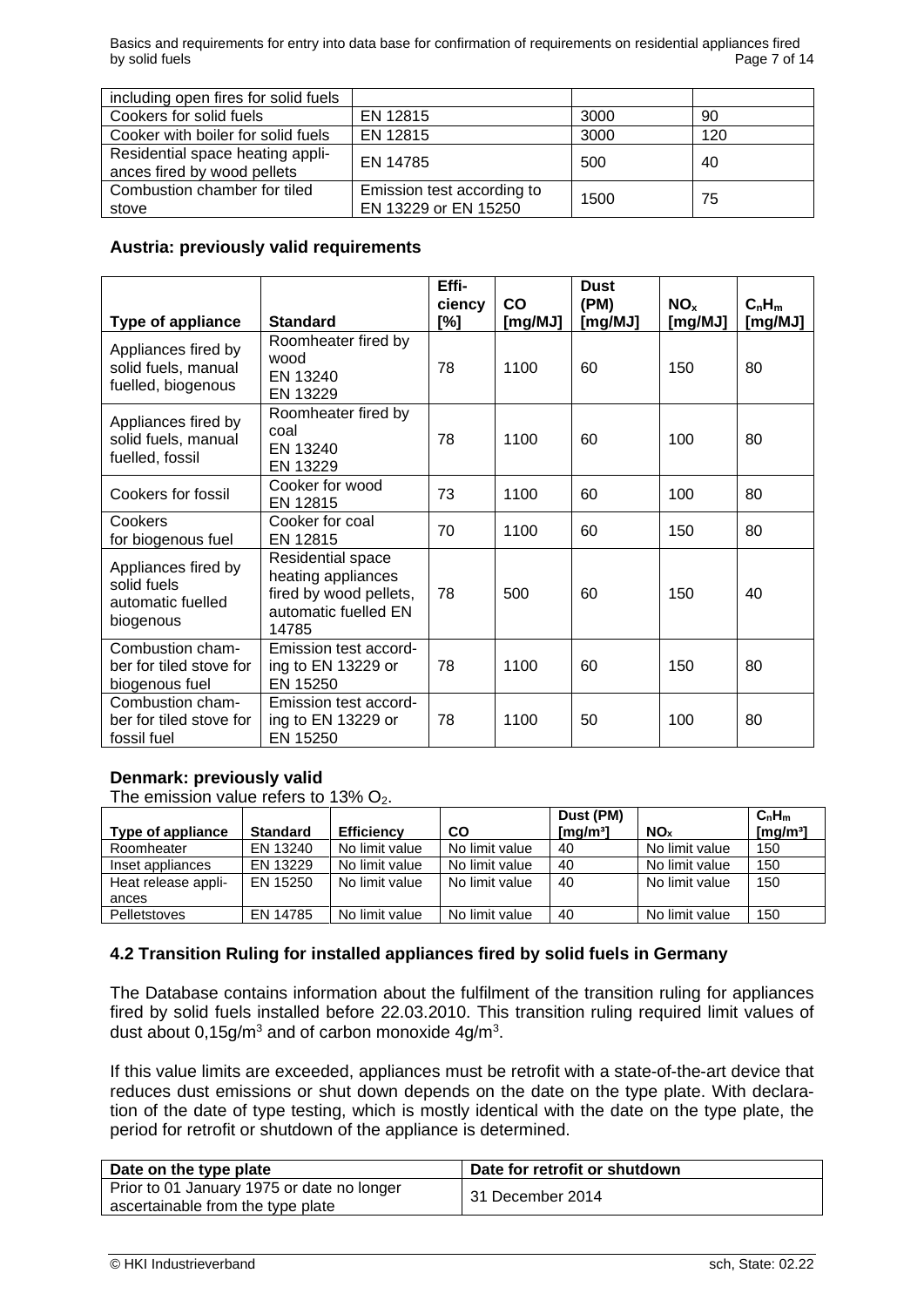Basics and requirements for entry into data base for confirmation of requirements on residential appliances fired by solid fuels **Page 8 of 14** Page 8 of 14

| 01 January 1975 through 31 December 1984 | 31 December 2017   |
|------------------------------------------|--------------------|
| 01 January 1985 through 31 December 1994 | l 31 December 2020 |
| 01 January 1995 through 21 March 2010    | 31 December 2024   |

The Transition Ruling for installed appliances fired by solid fuels do not apply for noncommercially used cooking ranges and ovens with a rated thermal output below 15 kilowatts, open fireplaces, masonry heaters, single room heating installations in residential units, heat supply of which is exclusively provided by these installations and single room firing installations for which the operator can show credibly to the district master chimney sweep that they have been manufactured or installed prior to 1 January 1950. Inserts appliances, tiled stove inserts or comparable oven inserts which are bricked in must be equipped with state-of-theart downstream devices for dust reduction, if limit values are not fulfil.

## **4.3 Requirements of Promotional program "crédit d'impôt" in France**

The database contains the requirements of the program "crédit d'impôt" for solid fuel burning appliances. "Crédit d'impôt" offers the possibility of a tax deduction of the (partial)costs for the exchanging of an old appliance with a new appliance within France. The data base user can see in the data sheet which class 5\*, 6\* or 7\* an appliances fulfills, comparable to the requirements of the label "Flamme Verte".

| Type of appliance         | CO                   | Dust                 | <b>NO<sub>x</sub></b><br>(since | .<br>Efficiency | Class/           |
|---------------------------|----------------------|----------------------|---------------------------------|-----------------|------------------|
|                           | [mg/m <sup>3</sup> ] | [mg/m <sup>3</sup> ] | 01.01.2019)                     | [%]             | Comparable with  |
|                           |                      |                      | [mg/m <sup>3</sup> ]            |                 | the Flamme verte |
|                           |                      |                      |                                 |                 | <b>Class</b>     |
| roomheater, slow<br>heat  | 1875                 | 50                   | 200                             | 75              | $6*$             |
| release appliances, inset |                      |                      |                                 |                 |                  |
| appliances, cookers       |                      |                      |                                 |                 |                  |
| roomheater, slow heat     | 1500                 | 40                   | 200                             | 75              | $7*$             |
| release appliances, inset |                      |                      |                                 |                 |                  |
| appliances, cookers       |                      |                      |                                 |                 |                  |
| Pellet stove              | 375                  | 40                   | 200                             | 86              | $6*$             |
| Pellet stove              | 300                  | 30                   | 200                             | 87              | $7*$             |

#### **Requirements of program Crédit d'impôt à la transition énergétique**

Additionally, the performance indices I and I' for each type are calculated and evaluated. The evaluation of performance indices I and I' is part of the classification. The information for the value of the index "I" is available in "Details".

| 0≤l≤2                                           | 0≤l'≤1                                             |
|-------------------------------------------------|----------------------------------------------------|
| $I_{woodlogs} = 101532, 2*log(1+E)/n^2$         | $I'_{woodlogs} = 101532, 2*log(1+E')/n^2$          |
|                                                 |                                                    |
| $I_{\text{pellet}} = 92573.5^{*} \log(1+E)/n^2$ | $\int_{\text{pellet}} = 92573,5^* \log(1+E^*)/n^2$ |
| Key                                             | Key                                                |
| E CO-emissions in Vol%.                         | $E' = (CO + 0.002 \times PM)/2$                    |
| n Efficiency                                    | n Efficiency                                       |

## **4.4 Determination of CO-emissions and efficiency**

The gas removal, recording and evaluation take place in accordance with the measurements described in the harmonised European Standards for appliances fired by solid fuels. These refer to:

| <b>Standards</b> | <b>Clauses</b>                      |
|------------------|-------------------------------------|
| I DIN EN 13240   | (6.2, 6.3, A.4.7, A.4.8, and A.6.2) |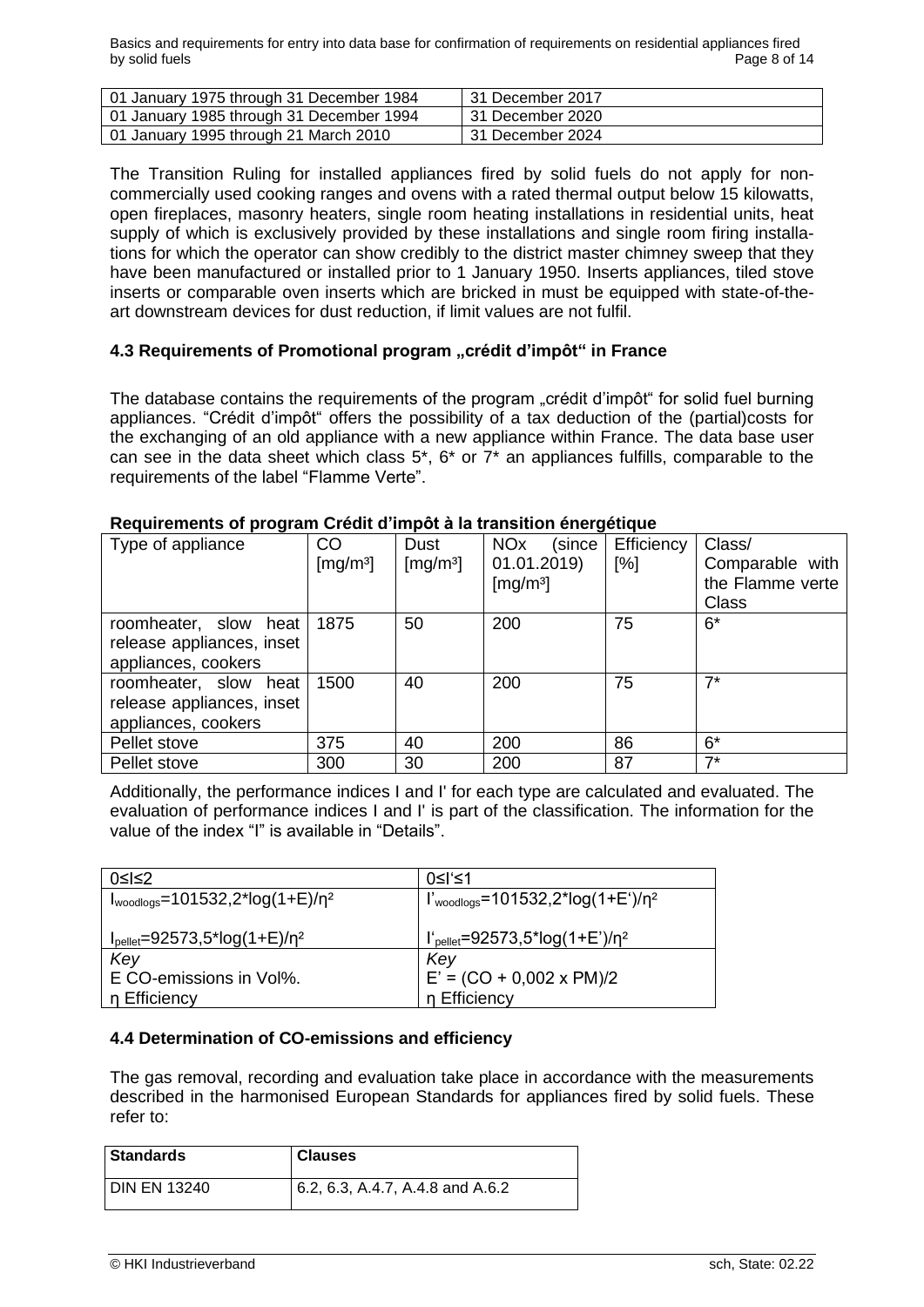Basics and requirements for entry into data base for confirmation of requirements on residential appliances fired by solid fuels **Page 9 of 14** Page 9 of 14

| <b>DIN EN 13229</b> | 6.3, 6.4, A.4.7 and A.4.10 |
|---------------------|----------------------------|
| <b>DIN EN 12815</b> | 6.3, 6.4, A.4.9 and A.4.12 |
| <b>DIN EN 15250</b> | 6.2, 6.3 and A.4.6         |
| <b>DIN EN 14785</b> | 6.3, 6.4, A.4.7 and A.4.8  |

## **4.5 Determination of NOx-, CnH<sup>m</sup> and dust emissions**

The measurement of  $NO<sub>x</sub>$ ,  $C<sub>n</sub>H<sub>m</sub>$  and dust is carried out in the course of the type test according to the standard (nominal heat output) parallel to the CO measurement. The test must be carried out using the methods and measurement tolerances set out in CEN/TS15883 "Residential solid fuel burning appliances- Emission test methods" or for new appliances according to DIN EN 16510-1:2018-11.

## **4.6 Measurement tolerance**

Measuring instrument for emission measurement shall fulfil the following measurement tolerances:

| <b>Emission</b> | <b>Measurement tolerance</b> | <b>Comment</b>                                                                                                                                 |
|-----------------|------------------------------|------------------------------------------------------------------------------------------------------------------------------------------------|
| CO              | 2 % of the scale end value   | The calibration of the measur-<br>ing instrument must be af-<br>fected in the range of the CO<br>emission limit value of<br>$0.12$ vol-%.      |
| NO <sub>x</sub> | 2 % of the scale end value   | The calibration of the measur-<br>ing instrument must be af-<br>fected in the range of the<br>$NOx$ -emission limit value of<br>200 mg/ $Nm^3$ |
| $C_nH_m$        | 2 % of the scale end value   | Propane equivalent                                                                                                                             |
| Dust (PM)       | 1 mg (weighing equipment)    | unified measurement method                                                                                                                     |

## **4.7 Declaration of performance according to CPR (construction products regulation)**

From 1.7.2103 for each product covered by a harmonized Standard or a technical assessment the manufacturer creates a declaration of performance. The CE-declaration of conformity<sup>1</sup> is replaced by the declaration of performance<sup>2</sup>.

The construction products regulation changes the mean of CE-Marking: CE-Marking stays, the essential requirements are stated in the declaration of performance. Manufacturers have the possibility to provide the declaration of performance of their appliances according construction products regulation in HKI data base. Only the current version, which is provided by the manufacturer, will provided in the data base.

<sup>1</sup> The CE conformity certificates issued within the framework of the Construction Products Directive remain valid, it is therefore not necessary for products which have been tested and certified before 01.07.2013 to have certificates of constancy of performance (DoPs) available.

<sup>&</sup>lt;sup>2</sup> The declaration of performance can either be attached to the device documents in printed form or made available in electronic form via the Internet or supplied on CD. The declaration of performance must be written in the language(s) of the intended target Member State. One copy must be kept for at least 10 years after the product is introduced to the market.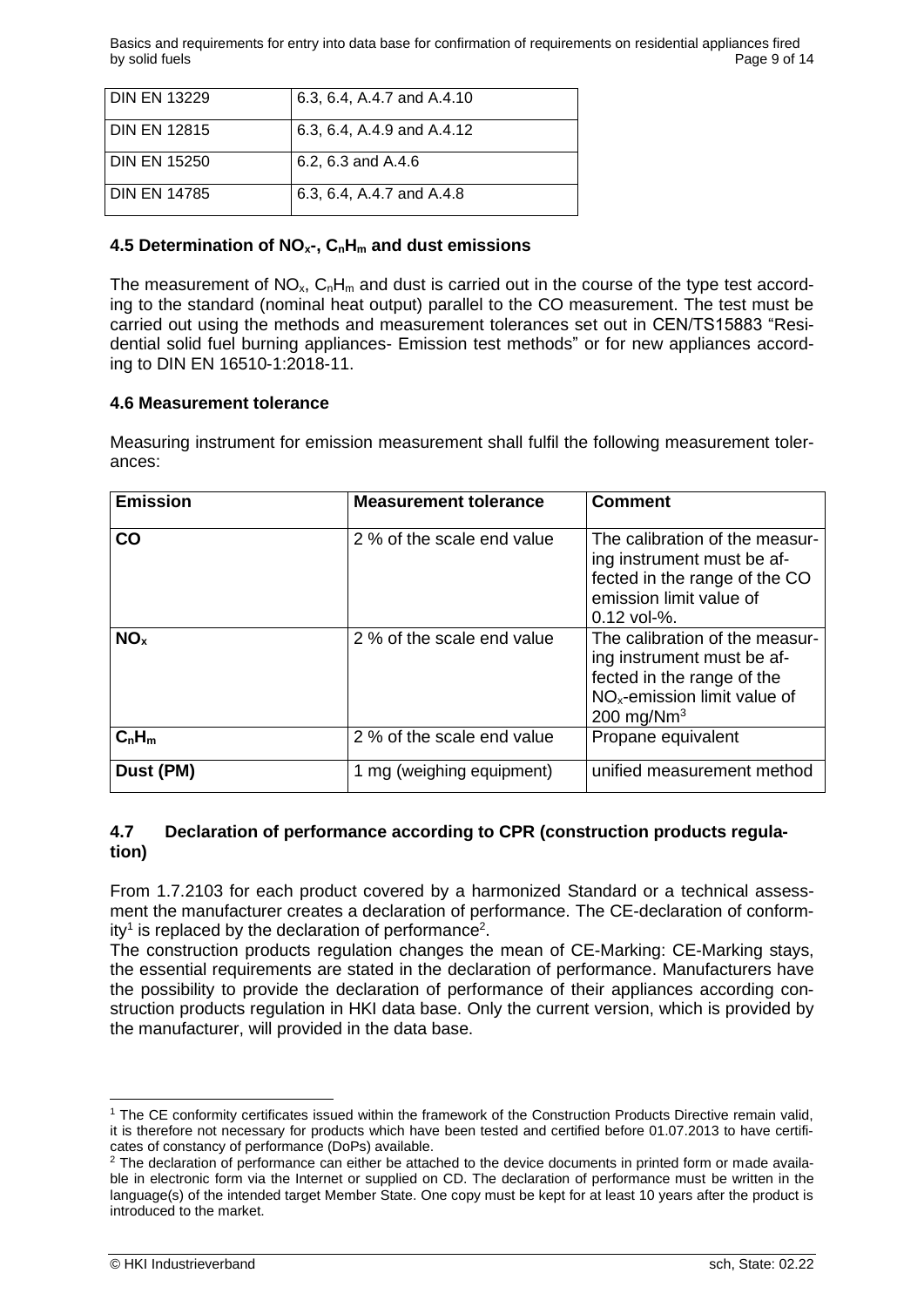Basics and requirements for entry into data base for confirmation of requirements on residential appliances fired by solid fuels **Page 10 of 14** Page 10 of 14

## **4.8 Determination of the seasonal space heating energy efficiency [%]**

Der seasonal space heating energy efficiency is calculated in accordance with Annex III to Regulation (EU) 2015/1185. For the calculation of the seasonal space heating energy efficiency, the information on the factors F2 to F5 according to Regulation (EU) 2015/1185 must be provided. If no information on the factors is available, no seasonal space heating energy efficiency output is in the database.

## **4.9 European Product Registry for Energy Labelling Database (EPREL)**

When manufacturers enter their appliances in the HKI Cert database, they can store the necessary information for energy labelling in the appliances database and receive a ZIP folder to upload their appliances to the EPREL. A ZIP folder with all models or a ZIP folder for individual models can be created from the HKI Cert database. For the creation of the ZIP folder information in connection with the EPREL database are necessary. The form for supplying this information to HKI is available at the HKI office.

## **5. Evaluation of conformity**

## **5.1 Conformity assessment**

## **General**

Basic of the confirmation is a review of CE-Conformity and CE-Marking. For evaluation and confirmation an official test according valid harmonised European Standard and emission test according measurement requirements of clause 4 is necessary.

For acceptance the emission measurement shall be carry out during the test periods of type testing and shall complain the requirements of clause 4. The used dust measurement must exactly indicate in the test report. European Standards for CE-Marking define requirements on the production control of the manufacturer.

When appliances fired by solid fuels which not fulfil the requirements of German 1. BImSchV for Stage 1, Stage 2 or transition rulings (clauses 4.1 and 4.2) then the entry is without an official test report allowed and the time of retrofitting can to be displayed in the database.

When appliances fired by solid fuels which fulfil only the requirements of the transition rulings (clause 4.2) then the entry is with allowed with test report of 15A regulation or without single values for measured emissions. The fulfilment of transition rulings will indicate with yellow hook, but a green hook for Stage 1 and 2 is not a possible.

With the recommendation of LAI in questions of interpretation from 05.08.2011 is for installed appliances without dust measurement a confirmation only with CO-measurement possible when CO-concentration is below  $1.5g/m<sup>3</sup>$  in test report. Therewith appliances with CO below 1,5  $g/m<sup>3</sup>$  in test report get a yellow hook in the data base.

## **Auditor – requirements and qualification**

HKI ensure that auditors are informed about valid requirements and tests. Auditors will get regular information and trainings about European Standards and requirements on emission measurements for a correct confirmation. HKI already informed his auditors about amendments of test methods and new test requirements

## **Confidentiality**

HKI and their auditors commit to keep the information relating to the confirmation in confidence Information to others relating to the confirmation is only with the agreement of manufacturer possible.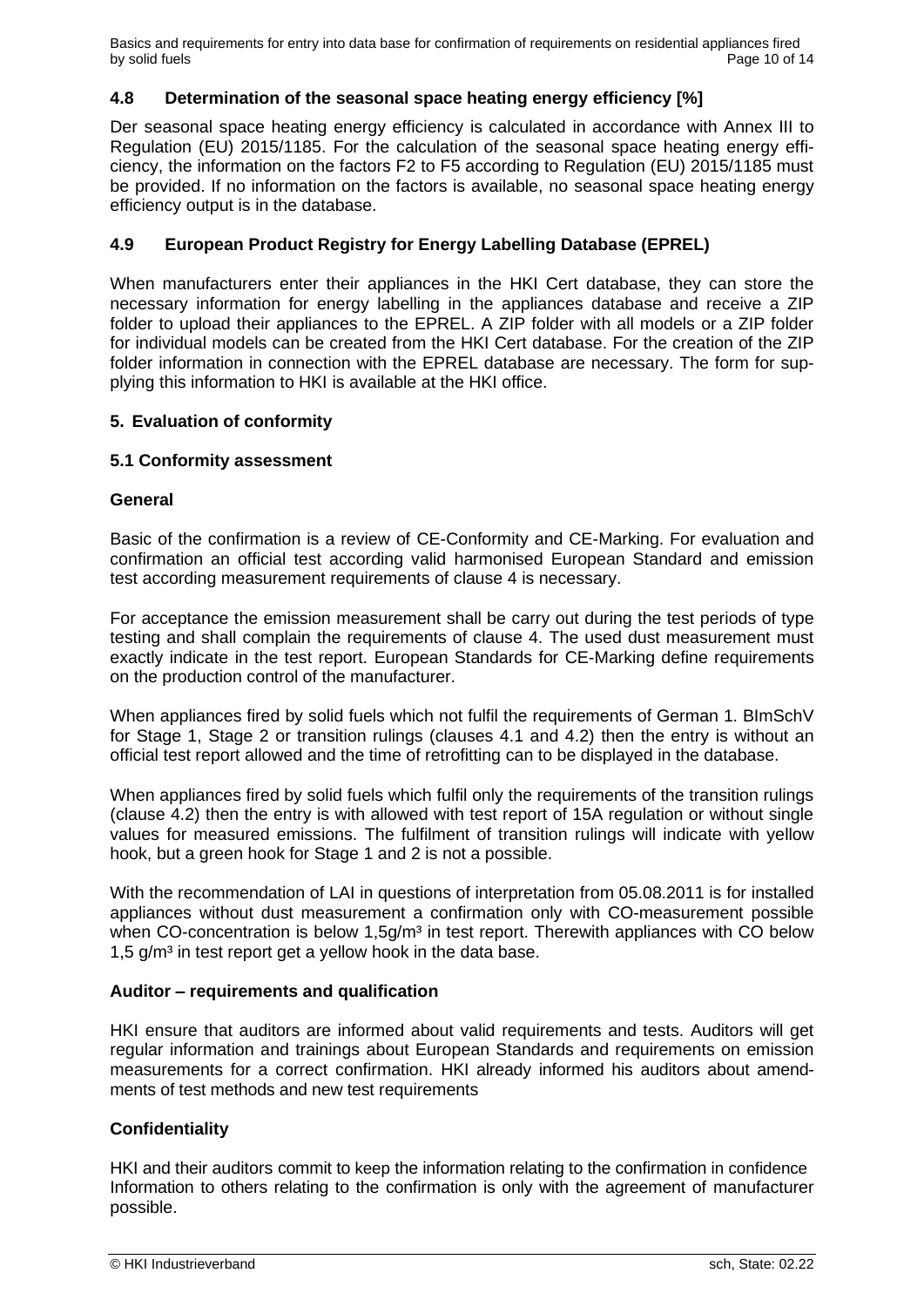Basics and requirements for entry into data base for confirmation of requirements on residential appliances fired by solid fuels **Page 11 of 14** Page 11 of 14

## **Test Report**

The testing laboratory shall inform the principal of the test and examination results in the form of a test report. This complete test report including emission test must be submitted to

HKI Industrieverband Lyoner Str. 9 60528 Frankfurt/Main

The test report of a notified body must be in conformity with the Standards for appliances fired by solid fuels in Clause 3. Except for the measurement of emissions (dust, NOx, CnHm) also test report of DIN Certco certifications or comparable is allowed.

The test report shall be complied with the requirements of European harmonized Standards. For evaluation and entry in the database the test report shall contain at least the following information:

- Name and address of the manufacturer, web-address
- Name, serial number and description of the appliance
- **Test basis (Standards) with date of issue**
- Type of test (e.g. type-test, complementary examination, etc.)
- Information about whether the tested product is a standard product or a prototype.
- Results and assessment of the test in terms of the product requirements of the database
- Name and address of the testing laboratory
- **.** Unique serial number for the report
- Date of examination
- Date of issue of the report
- **If flue gas values** 
	- flue gas mass flow [g/s]
	- flue gas temperature [°C]
	- flue draught [Pa]
- **Dates of emission and efficiency for tested fuels :** 
	- $-CO$  [g/m<sup>3</sup>N],
	- Dust [mg/m<sup>3</sup>N],
	- $C_nH_m$  [mg/m<sup>3</sup>N],
	- $NO<sub>x</sub>$  [mg/m<sup>3</sup>N]
	- Efficiency (in %)
	- Option: photo (tif, jpg)
		- Delivery of photo for the entry of the appliances is optional.
	- **•** Information to roomsealed appliances and if appliances may be installed on a shared flue or it is fitted with a boiler, so they can also provide domestic hot water and/or central heating. For room sealed appliances we need the first page of general building approval of.

The manual shall not contain contradictorily information to Standards requirements and requirements on emissions and efficiency.

#### **Flue gas values for chimneys calculation according EN 13384**

Database contains information about flue gas values (Flue gas mass flow [g/s], Flue gas temperature [°C] and Flue draught [Pa]) for the chimney calculation according EN 13384. If more than one flue gas values are existing, than following procedures apply: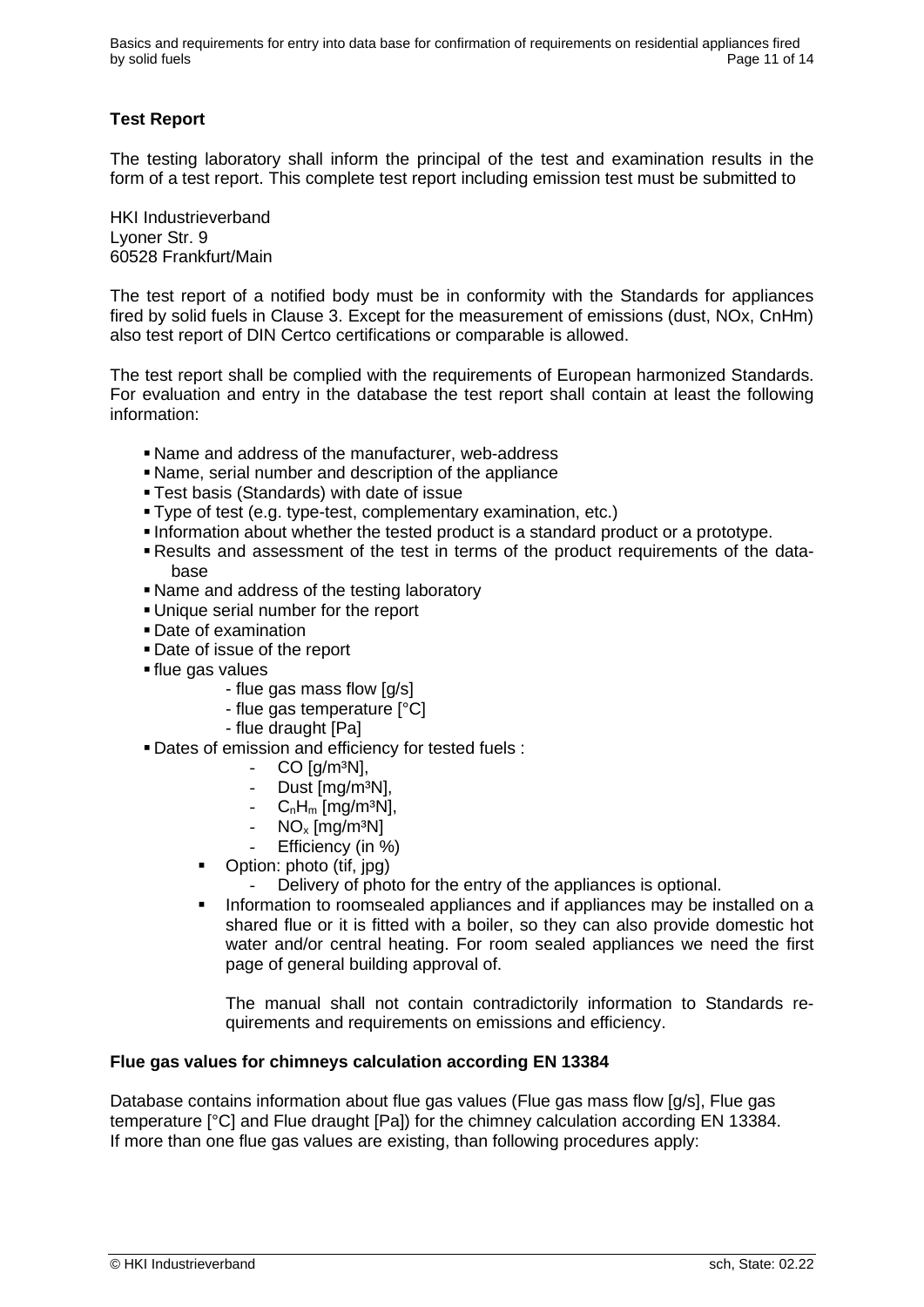Basics and requirements for entry into data base for confirmation of requirements on residential appliances fired by solid fuels **Page 12 of 14** Page 12 of 14

For appliances, which can operate with open and with closed fire doors, then only flue gas values for closed operation are entered in the database. Flue gas values for the open operation are given in installation- and operation manuals of the manufacturer.

## **5.2 Entry of combination appliances for wood logs and pellets in the database**

The type testing of combination appliances is currently not regulated by European Standards. Combined appliances are tested for the fuel wood logs in accordance with EN 13240 and for the fuel wood pellets in accordance with EN 14785. Since the tests according to EN 13240 and EN 14785 are not sufficient because, for example, they do not cover the safety risks of pellet operation with manual feeding of wood logs, a declaration of conformity and risk analysis according to the Machinery Directive or the Low Voltage Directive must also be available for the entry of combined appliances.

In the database, the emissions for the wood logs are evaluated according to EN 13240 and for the wood pellets according to EN 14785.

## **5.3 Entry of combination cookers for wood logs and pellets in the database**

The type testing of combination cookers is currently not regulated by European Standards. Combined cookers are tested for the fuel wood logs in accordance with EN 12815 and for the fuel wood pellets in accordance with EN 14785. Since the tests according to EN 12815 and EN 14785 are not sufficient because, for example, they do not cover the safety risks of pellet operation with manual feeding of wood logs, a declaration of conformity and risk analysis according to the Machinery Directive or the Low Voltage Directive must also be available for the entry of combined appliances.

In the database, the emissions for the wood logs are evaluated according to EN 12815 and for the wood pellets according to EN 14785.

## **5.4 Application program**

#### **Application for entry**

Manufacturer can apply the entry of appliances fired by solid fuel with the application form of Annex A can use or formless. With the application manufacturer undertakes all requirements of data base and the conformation principals and provide all necessary documents (complete test reports with emission test, installation- and operation instructions, CE-confirmation certificate or declaration of performance) to HKI. If more than 10 appliances fired by solid fuels want to enter a table form for entry is available.

#### **Entry in database**

After successful testing and conformity assessment of the submitted documents, HKI will enter in the data base the manufacturer and the appliances mentioned in the test report. The entry is only for the submitted and evaluated appliances.

## **Publications**

All data base entries can be viewed on the daily up-dated homepage of HKI Industrieverband www.hki-online.de under <Manufacturer> and <Modell>. Manufacturers, installer, chimney sweeper, users and consumers use this research possibility for obtaining information on products which requirements on emissions and efficiency can fulfil.

Following data will indicate in the data base output:

- Date of entre
- Manufacturer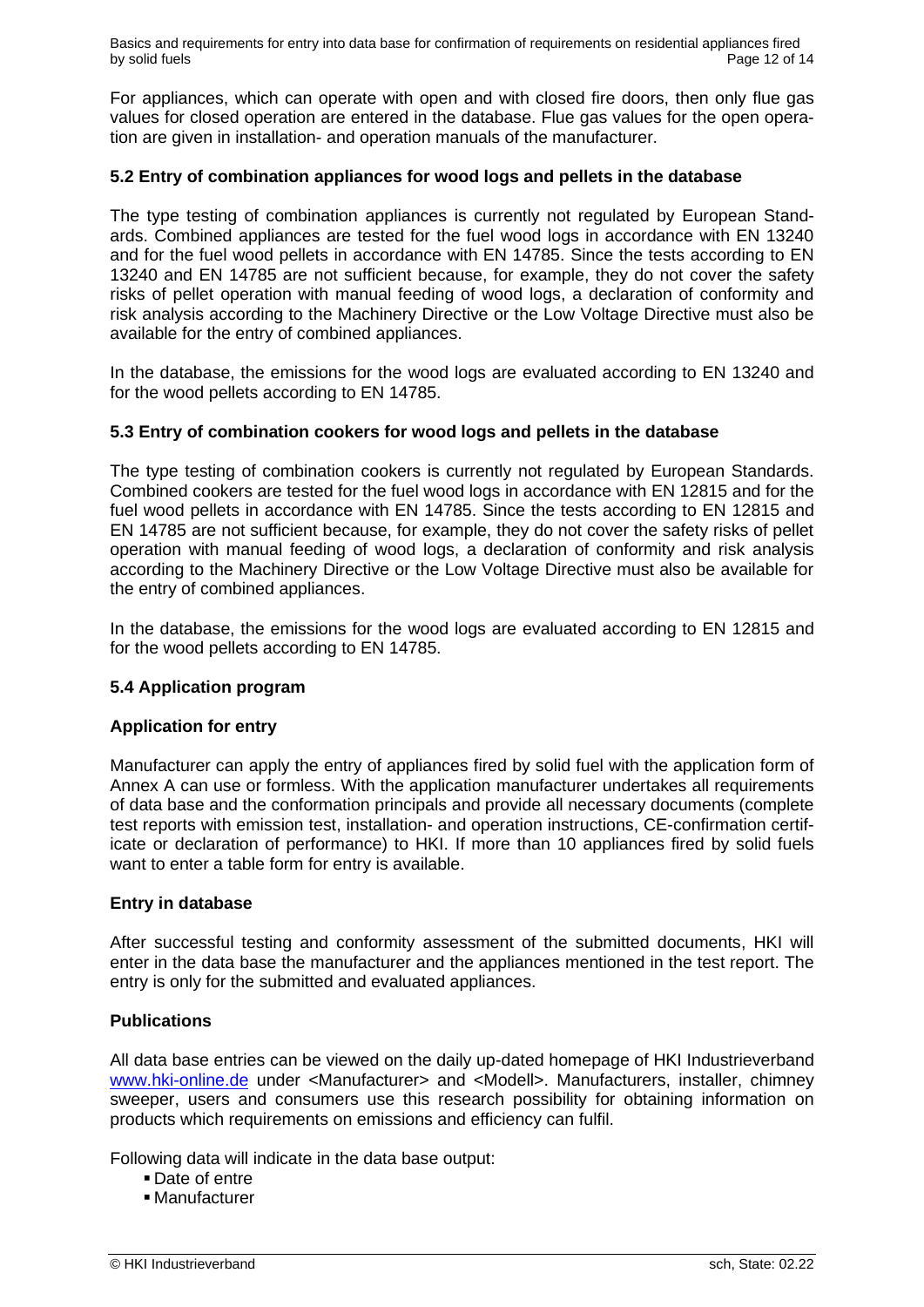Basics and requirements for entry into data base for confirmation of requirements on residential appliances fired by solid fuels **Page 13 of 14** of 14 of 14 of 14 of 14 of 14 of 14 of 14 of 14 of 14 of 14 of 14 of 14 of 14 of 14 of 14 of 14 of 14 of 14 of 14 of 14 of 14 of 14 of 14 of 14 of 14 of 14 of 14 of 15 of 14 of 15 of 14 of 15

- Model
- Nominal heat output
- Standard of type testing
- Notified body
- Number of Notified body
- Number of test report
- Year of type test
- Photo (optional)
- **Elue gas values:** 
	- Flue gas mass flow (g/s)
	- Flue gas temperature [°C]
	- Flue draught [Pa]
- **Appliances characteristics:** 
	- Possibility for installation on a shared flue
	- Possibility for providing domestic hot water and/or central heating
	- Information to room sealed appliances with number of general building approval
- Replacement possibility for Kachelofen inset appliance (if possible)
- **Emissions and efficiency limit values are deposit in the data base and indicate coun**try-specific if the limit values are fulfilled or not fulfilled.

#### **Validity**

Validity depends on the application of European harmonised Standards. There are no additional regulations for validity.

#### **Cost**

For HKI Members cost of the data base entry is including the member fee. Manufacturers which are not HKI members pay in the first year of entry 500,00  $\epsilon$  for every appliance and in the following years 200,00 € for every appliance. For more than tree appliances manufacturers can contact HKI.

#### **Product defects**

In the event that a confirmed appliance on the market is found to be defective in basis and requirements of data base then the product will remove and the confirmation suspend.

Manufacturers are committed to inform about Safeguards. The entry will suspend until rectification of the defects. After rectification of the defects the appliance will registered again.

#### **Extinction**

If deficiencies are found in the type test or in the emission measurement, then the entry and the entitlement to provide evidence via the HKI database shall expire without the HKI Industrieverband expressly informed.

## **Right to use the Logo "HKI Cert"**

For fulfilment the requirements of Stage 2 of German regulation 1. BImSchV – it is mean the positive evaluated entry in the data base – the manufacturer is authorized for using the Logo "HKI Cert". Details to use the Logo are including the Basic and requirements for Logo-Rights.